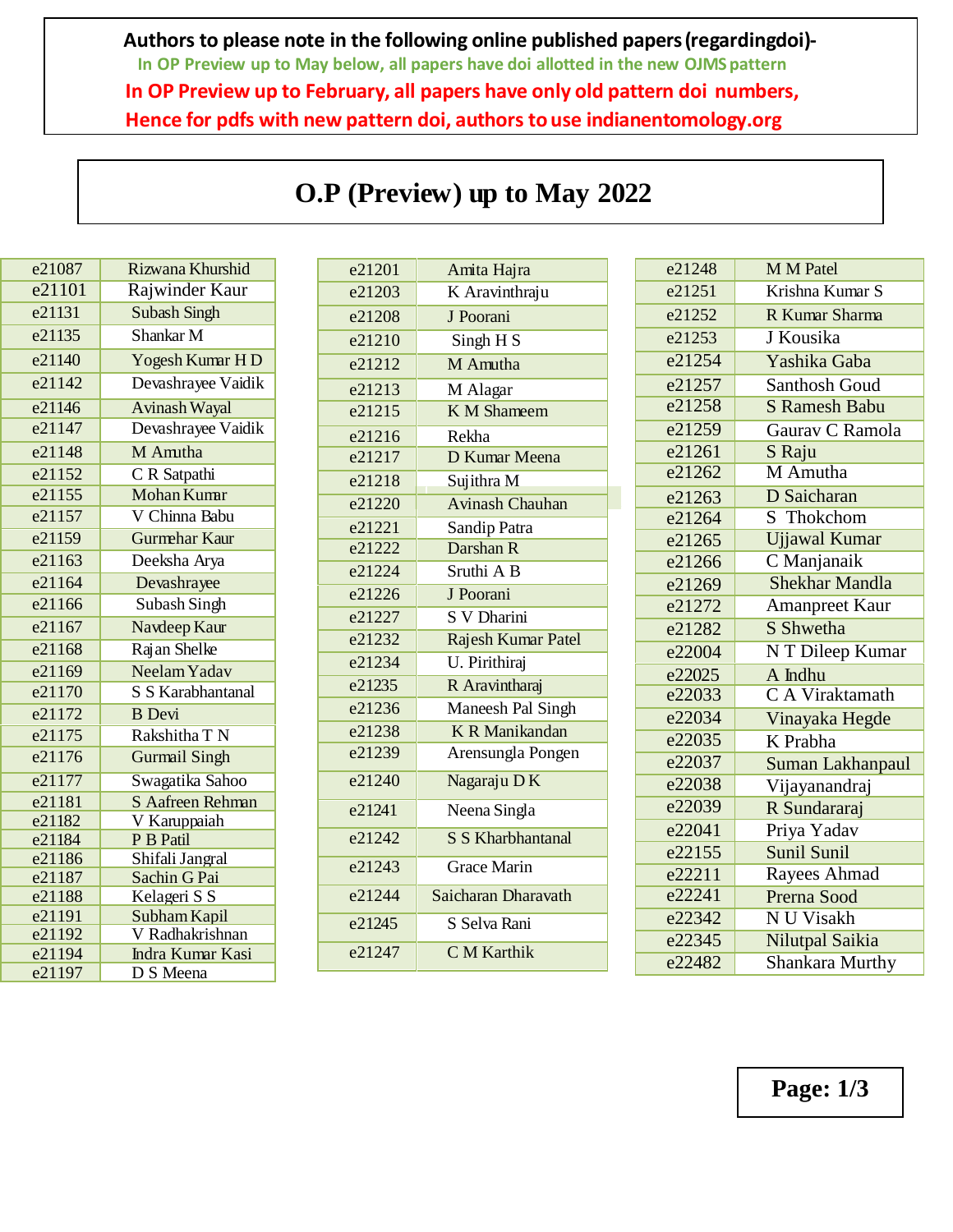## **O.P (Preview) up to February 2022**

[Authors](https://www.entosocindia.org/image/catalog/onlinepublished/Paper%20pdf/21148--M%20Amutha.pdf) to note that the pdfs below have old pattern doi numbers only, also these are not uptodate. Updated Pdfs with new pattern doi have been uploaded in our OJMS <https://indianentomology.org/> Click this to download papers with updated doi

The pdfs below are not corrected in the above respects

| e20303  | K Ravi Kumr                    | e20398  | Mayank Kumar        | e21074           | <b>S</b> Ramesh Babu             |
|---------|--------------------------------|---------|---------------------|------------------|----------------------------------|
| e20321  | Sudeshna Thakur                | e20407  | Rajna S             | e21075           | Yogesh Yele                      |
| e20322  | M Thanseer MK                  | e21015  | N Kamkshi           | e21077           | TalimHussain                     |
| e20323  | Avinash                        | e21016  | Ranjeet Kumar       | e21078           | S Naziya Begam                   |
| e20324  | S Mastan Shareef               | e21020  | Rakhshan            | e21080           | J Divya                          |
| e20328  | Ayan Das                       |         |                     | e21082<br>e21083 | K Pavithrakumar<br>Murlidhar     |
| e20331  | RamKumr                        | e21022  | Ipsita Mishra       | e21085           | Navjot Kaur                      |
| e20353  | C Susanth Kumar                | e21023  | S C Bokan           | e21088           | Mohd Hussain                     |
| e20354  | A Ashraf                       | e21025  | Bhagyashri Kamble   | e21091           | Mitesh Makwana                   |
| e20355  | D Kumr Saini                   | e21026  | Vinod Kumar Dubey   | e21092           | <b>Kawsar Rasool</b>             |
| e20356  | IY Longkumer                   | e21027  | Neerja Agrawal      | e21093           | S S Karabhantanal                |
| e20360  | MonicaJat                      | e21028  | <b>Vikas Tandon</b> | e21094           | Usha Rani                        |
| e20361  |                                | e21031  | Abdul Wakil         | e21095           | Aishwarya                        |
| e20362  | Laya A C                       | e21032  | <b>G S Karthik</b>  | e21098           | Sakshi Saxena                    |
|         | Radha Koranga<br>Navkiran Kaur | e21033  | A S Gadge           | e21099<br>e21110 | Pritin P Sontakke<br>E Pasupathi |
| e20366  |                                | e21034  | Ghosal Abhijit      | e21111           | Pradeeksha N                     |
| e20367  | Akashdeep Singh                | e21036  | Renu Gogoi          | e21112           | Gursiman Kaur                    |
| e20368  | Shivani Choudhary              | e21038  | Amarjit STanda      | e21113           | Bhagyashri                       |
| e20369  | E Bidyarani Devi               | e21040  | K Siddhartha        | e21114           | K S Suri                         |
| e20372  | Prajna Prakash                 | e21041  | Shafiya Rashid      | e21115           | Kaur G                           |
| e20373  | S M Chavan                     | e21044  | N P Trivedi         | e21116           | Aijaz Ahmd                       |
| e20374  | SelvamK                        | e21045  | Aparna S Kalawate   | e21117           | Mandeep Pathania                 |
| e20374A | D Raghavendra                  | e21046  | Chaitra H S         | e21118           | D Srinivasa Reddy<br>P Anandhi   |
| e20375  | K Chandra                      | e21048  | PritamKumri         | e21119<br>e21120 | <b>Rozy Rasool</b>               |
| e20376  | C B Solanki                    | e21048A | Wajid Ashraf        | e21121           | Anil Kumar                       |
| e20377  | S K Dotasara                   | e21049  | Jawala Jindal       | e21122           | R Surya Raj                      |
| e20378  | S K Dotasara                   | e21051  | Wajid Ashraf        | e21124           | E Priyadharshini                 |
| e20380  | Chandramni Raj                 | e21053  | Kiranamya           | e21126           | D K Sharma                       |
| e20381  | Snehel                         | e21056  | V L Narayanamma     | e21127           | Sukhpreet Kaur                   |
| e20382  | Saniya Tyagi                   | e21057  | Sudhanshu Bala      | e21128           | Arup Kumr                        |
| e20383  | Timmanna                       | e21058  | S Aafreen Rehman    | e21129           | Soumya K                         |
| e20384  | PoonamDeshmu                   | e21059  | N Kaur              | e21132<br>e21134 | K Praveen<br>Arun Baitha         |
| e20385  | Maruthadurai R                 | e21060  | L Gopianand         | e21137           | L Narayanamma                    |
| e20386  | Arup Kumar                     | e21061  | Sanjeev K Kataria   | e21138           | D L Yadav                        |
| e20387  | S J Reuolin                    | e21062  | Chaitra H S         | e21141           | <b>Anand Kumr</b>                |
| e20388  | Navenkum B                     | e21063  | Ritika              | e21143           | N Santhana                       |
| e20390  | M Alagar                       | e21064  | S S Karabhantanal   | e21144           | Anshika Singh                    |
| e20391  | Senthoorraja R                 |         |                     | e21149           | PunamN Madavi                    |
| e20392  | M Punithavalli                 | e21066  | R Naveena           | e21160           | Shalini Pandey                   |
| e20393  | Mani Kannan                    | e21067  | Suraj Chetri        | e21162           | V S Nagrare                      |
| e20395  | Parameswara                    | e21068  | Danishta Aziz       | e21165<br>e21173 | Naveen<br>Arun Pratap Singh      |
| e20397  | S Raghul                       | e21072  | Amriit STanda*      |                  |                                  |
|         |                                |         |                     |                  |                                  |